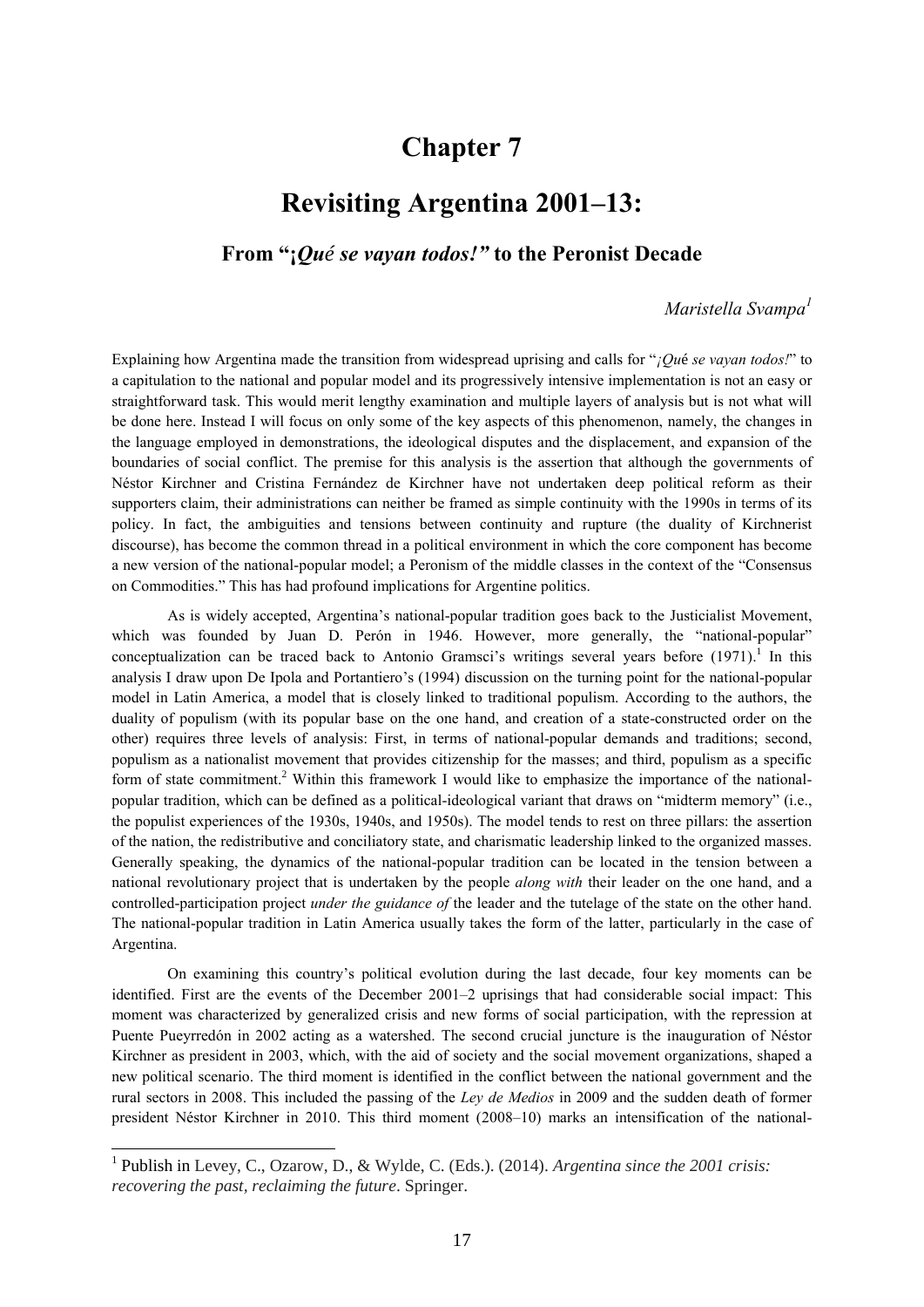popular component and an attempt to construct hegemony. Finally, the fourth moment is characterized by the beginning of Cristina Fernández de Kirchner's second mandate (2011–), and reveals new incarnations of the national-popular project, that are associated with the central role of the middle class in Argentine politics.

### **From "Qué se vayan todos" to a New Political Activism**

The crisis of neoliberal hegemony that struck Argentina at the end of 2001 was of great significance, coming after ten years of neoliberal policies that had greatly transformed the country's social structure. These transformations created a new lens through which society could be viewed as imagination and reality converged amid the gravity of the crisis. Argentina had hit rock bottom: its successive episodes of structural adjustment, the unprecedented *corralito*, the inevitable disruption of the wage-payment chain, the proliferation of local currencies and barter club networks to replace the increasingly unavailable national currency and their expansion into many urban centers where they had not been used since the hyperinflationary period of 1989. The social responses included looting as well as the unforgettable *cacerolazos* of the night of December, 19, 2001. This societal mobilization was met with the most significant wave of state repression that has been witnessed in Argentina since the return to democracy in 1983 and left over 30 people dead and hundreds wounded. The resignation of President Fernando de la Rúa followed by parliament's *election of*, and then subsequent *removal* of four provisional presidents in just two weeks, clearly demonstrate the institutional implications of the crisis.

The year 2002—"our extraordinary year"—seemed to open up a great historical opportunity: a profound crisis in the contemporary hegemony of neoliberalism. This was visible in the disintegration of the dominant model, and had its origins in the social uprisings of December 2001 when people took to the streets crying "Away with all of them!" In the midst of economic breakdown, Argentina was transformed into a social and political laboratory, as demonstrated by the increasing number of sites of rebellion. Furthermore, its citizens challenged conventional forms of political representation and sought to molecularly reconstruct social bonds from the bottom up. Indeed, rather than being a phenomenon confined to the capital or big cities, these events had a national resonance. Furthermore, throughout 2002 political trials were staged that removed local mayors in more than 30 localities in 15 Argentine provinces.<sup>3</sup>

It should be borne in mind that the neoliberal policies of the 1990s had led to greater social exclusion, which was closely linked to the growing problem of unemployment during that time. In a context of impoverishment and decollectivization of the popular classes, a number of organizations of the unemployed (*piqueteros*) were formed. These new organizations employed direct action as a tactic, including road blocks or pickets, community work in the neighborhoods, control of the distribution of welfare plans that were granted by the government, and the staging of democratic assemblies. These actors played a central role in the social and political spheres from 1999 onward, particularly in the mass mobilizations of 2002 in Buenos Aires, during which protestors voiced their demands to the state. In this way, the crisis of 2001–2 would strengthen the grassroots organizations of Argentina's unemployed and lead to the emergence of a myriad of popular movements. Such movements are linked to three different political and ideological tendencies: orthodox Marxism, the national-popular base (not connected, at this point, with the Peronist party), and the new autonomist narrative of which numerous practical examples were experimented with at that time. The latter was most clearly expressed in the neighborhood assemblies that emerged in major cities (principally Buenos Aires), as well as among independent organizations' decision-making models such as the unemployed and various cultural collectives.

However, these three political and ideological tendencies were far from being fully articulated. Metaphorically speaking, 2002 was the year in which the Antonio Negri of the "multitude" (2004) defeated Gramsci and even enjoyed a decisive victory over Lenin. On the one hand, Gramsci's proposal for the construction of a counter-hegemonic block—as promoted by the Argentine Workers' Central Union (CTA) and its allies—failed to play a leading role in these events. At the end of 2002, the CTA held a national congress and decided that it was time to transform itself into a political and social movement, akin to the Brazilian *Central Única dos Trabalhadores*—CTU (Brazilian Workers' Central Union). However, by this late stage, their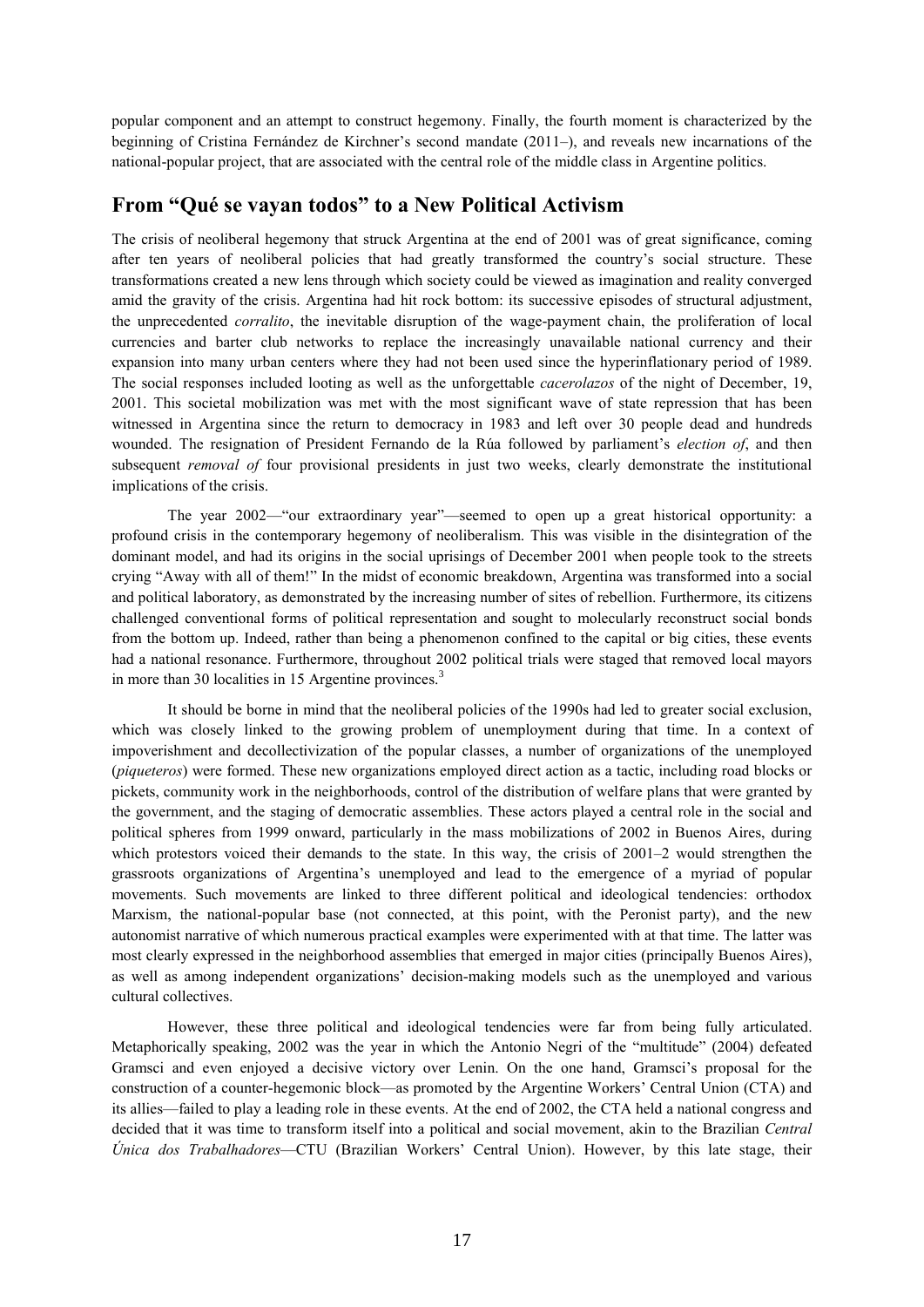proposal was rendered all but redundant and the organization remained peripheral to the main associations who were already in recovery.

On the other hand, the autonomist narrative had already emerged as the touchstone of a new militant subjectivity, mainly among the younger population and those critical of the organizational characteristics of the classist Marxist-Leninist left. A new political activism, characterized by a rejection of "delegative democracy" (O' Donnell 1994) and by an opening-up to new political experiences, emerged during the chaos of those first few months, with fear and uncertainty converging in the absence of institutional points of reference. The neighborhood assemblies showed that the crisis of representation was profound: they sought to dismiss, as if by magic, the entire political class (political parties, trade unions, etc.). The uprisings included even those from professional and middle-class backgrounds and large numbers of "ordinary citizens."<sup>4</sup>

However, sociopolitical dynamics are always recursive and the principles of autonomy of the urban assemblies came under strain. Participation faded and beleaguered by endless political discussions and schisms, these experiments were finally worn down by the demands for institutional stability that emanated from a society exhausted by crisis. Similarly, the repression at Puente Pueyrredón on June 26, 2002—the result of a joint operation by the Federal police, the Gendarmerie, and the Buenos Aires provincial police force—was another turning point. It dealt a blow to the *piqueteros*, and above all the autonomous organizations to which Darío Santillán and Maximiliano Kosteki—the two youths killed during the violence—belonged.<sup>5</sup> Fear of repression reminiscent of the past military dictatorship dealt a blow to these mobilized groups.

Similarly, the condemnation of the Puente Pueyrredón repression also became a catalyst for the incorporation of new groups of politically active young middle-class people to join the autonomous *piqueteros* organizations in an attempt to create cross-class links with excluded popular sectors. A new politically active generation was thus consolidated: the post-2001 generation, which was ideologically influenced by notions of territoriality,<sup>6</sup> assembly activism, the demand for autonomy and the horizontalism of social relations.

This new political activism, rooted in assembly and territorial participation, was more self-critical and therefore less hyperbolically autonomist than it was in 2002. Thus it spread to other organizational spaces, including the many cultural collectives that began to take off in the fields of video-activism, alternative journalism, and popular education. This activist subjectivity would also be found in the new citizen assemblies that emerged in opposition to large open-pit mining. The first of these, located in Esquel in the Patagonian province of Chubut, appeared in 2002 at the height of the assembly movement's popularity. From 2004 onward, the citizen assemblies would extend to 15 provinces where the rapid expansion of transnational mining posed a threat. It is not an exaggeration to suggest that these assemblies (which tend to exhibit a multi-class character but uphold a strong middle-class presence), are the heirs to the political activism forged in 2001. Subsequently, the year 2006 saw the birth of the *Unión de Asambleas Ciudadanas*—UAC (Union of Citizen Assemblies), an autonomist space shared by the different grassroots assemblies.

# **The Return to Normality and the Emergence of a National-Popular Discourse**

The evolution of national-popular *Kirchnerismo* was gradual. At the start of 2003, the decline of the new popular protest movements as well as the break-up of the organizations of the unemployed gradually diluted the expectations of a political reconstruction "from the bottom up" and gave way to demands for order and normality. In this sense, as soon as he assumed the presidency, Néstor Kirchner adopted this social message as demonstrated in his inauguration speech in which he voiced his commitment to the changes that were necessary for Argentina to become "a serious country, a normal country."

One of the characteristics of the early days of the Kirchner administration was the construction of a progressive discourse "from the top." This was facilitated by the emergence of a progressive space at regional level and the return—albeit timid at that stage—of national-popular politics, together with a new appreciation for the role of the state. It should be remembered that Kirchner's initial measures as president contributed to the reconfiguration of the political and institutional apparatus: the positive changes in the Supreme Court of Justice,<sup>8</sup> the prioritization of human rights as state policy in relation to the violations committed by the state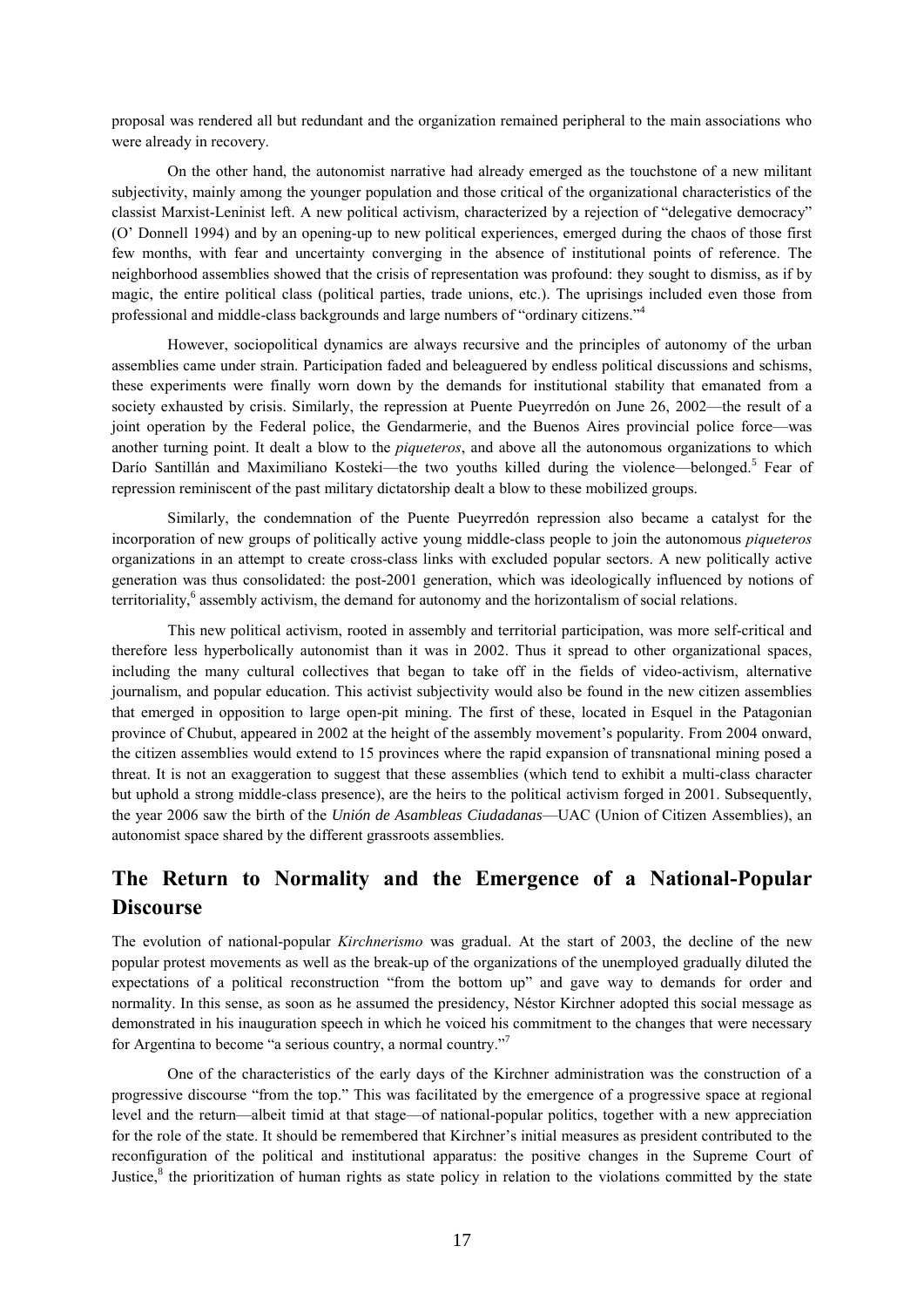during the 1970s and 1980s, the recognition of the separation of politics in relation to management of the economy and especially to Argentina's default, and, finally, Kirchner's pursuit of a heterodox economic policy. These steps demanded the repositioning of a range of social organizations including, in particular, the human rights associations—among them, the Grandmothers and Mothers of the Plaza de Mayo and HIJOS (the sons and daughters of disappeared Argentines)—who had been dealt a blow by successive impunity laws that were passed by the Alfonsín and Menem governments in the late 1980s and early 1990s. Several organizations of the unemployed, rooted in the national-popular tradition also began to reconsider their postures, but until that point had remained unconnected to the Justicialist Party.

Towards the end of 2004, with the rapid consolidation and popularity of Néstor Kirchner's government, the political scene had changed significantly. There were also important changes in the domestic economic conditions, already visible from mid-2003, following the devaluation of the Argentine currency and the end of *Convertibilidad*. Post-*Convertibilidad* Argentina became associated with economic and industrial recovery and the first shift in the boundaries of social conflict appeared during this time. In the context of economic growth without policies that proactively redistributed income, and due to the increasingly precarious working environment, it signaled the return of union conflicts. This was led by the traditional General Workers' Confederation (CGT) after a decade of inactivity due to its shift toward "business unionism."

During this post-*Convertibilidad* period, the industrial sector recovered strongly. In terms of job creation, in 2007 the industrial sector employed 36 percent of workers, 7 percent more than in 2002. However, this process of reindustrialization was more a result of macroeconomic growth and of maintaining "a high and competitive exchange rate" through Central Bank intervention. Therefore, the economic and manufacturing recovery that took place from 2003 onward did not succeed in reversing the consequences of years of neoliberal deindustrialization (Azpiazu and Schoor 2010). Furthermore, even today average real-terms salaries for workers have barely recovered their pre-2001 levels.

Finally, the regime's commitment to a policy of (re)industrialization must not be over exaggerated. If initially, after the end of *Convertibilidad* in 2002, growth was largely dependent on the export of agricultural and extractive products (principally soya and its by-products) and facilitated by high international commodity prices,<sup>9</sup> then like other Latin American countries, in the past ten years Argentina has steered away from the Washington Consensus to the Commodities Consensus (Svampa 2013a). Changes in the global division of labor have produced a neo-developmental agro-extractive production model in the Latin American region that is based upon the appropriation and excessive exploitation of nonrenewable natural resources. Crucially this has been the case regardless of the explicit political differences or specific ideological characteristics of each government. In other words, in the name of the new Commodities Consensus and its "comparative advantages," the different administrations that have governed since 2001 have tended to accept the role of agro-exporter in the global geopolitical order, without considering the destructuring impact either on the economy (the return to a primary economy and new forms of dependency) or on the population and land (through new forms of domination that are based on the rationale of dispossession). To this we can add the emergence of China to the explanations for the revitalization of the primary sector, although this Asian giant has quickly established itself as an unequal trade partner with the region.

To return to the dynamic of national politics, the Néstor Kirchner government's attempts to tactically redefine its progressive identity were clustered around three main axes: antineoliberal rhetoric, the vindication of human rights as state policy, and a Latin Americanist discourse. However, there was also an attempt to construct a political alliance of progressive forces, a policy that was rather erratic and was soon discarded. For a while though it provided a place for the *piqueteros*, whose roots originated in the national-popular matrix. Three groups—*Federación de Tierra, Vivienda y Hábitat*—FTV (Federation for Land, Housing and Habitat), *Barrios de Pie* (Neighborhoods on the Move), and *Movimiento Evita* (the Evita Movement)—joined the government under the politically correct name of "social organizations." But the protagonists of these organizations were only handed minor positions in the administration, above all in the area of social issues. Essentially, the majority of society still viewed this social actor as a *dangerous class, residual lumpen-proletariat* or simply as an expression of left-wing clientelism, under the protection of the new government.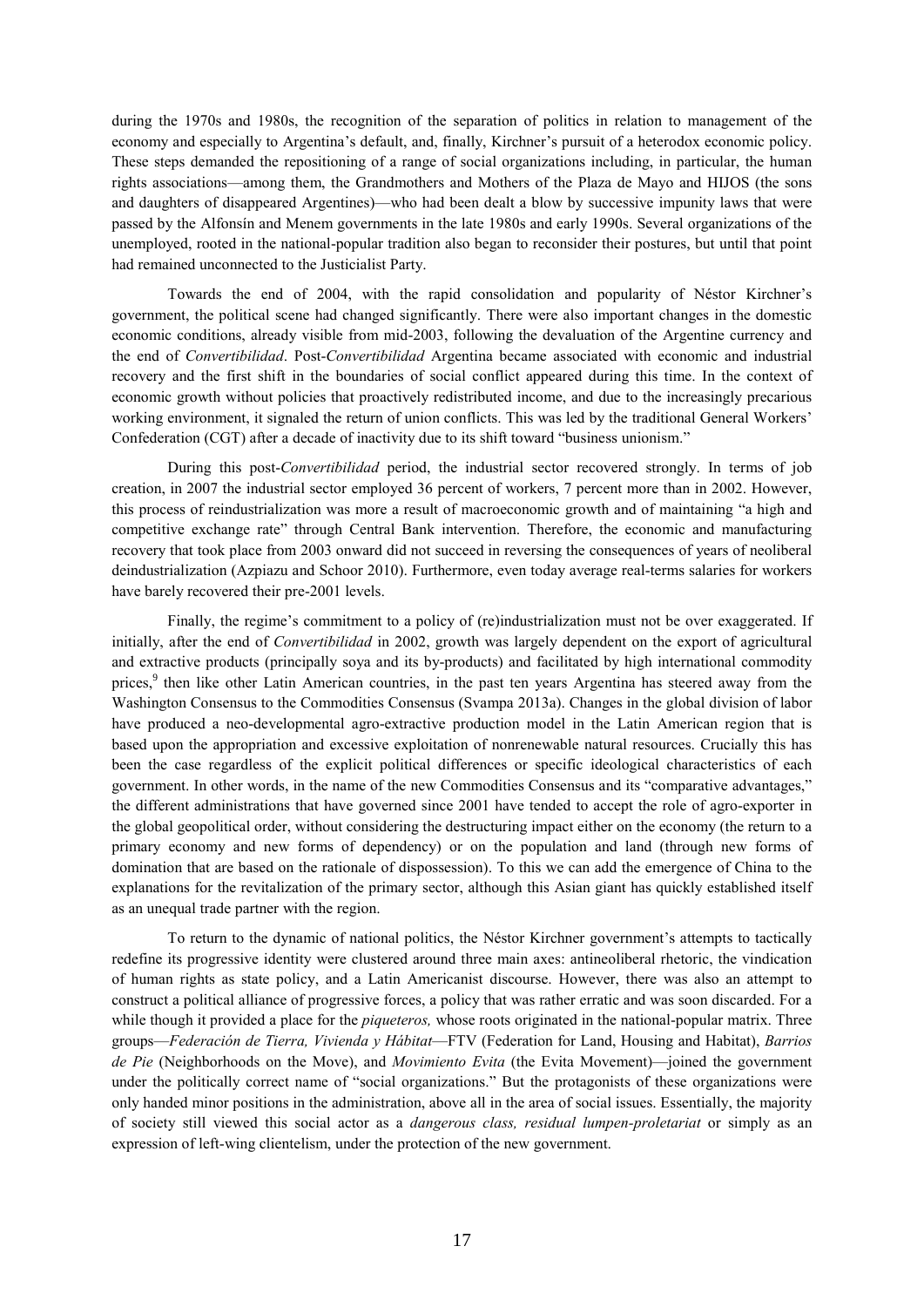In fact, even from early on, *Kirchnerismo* opted instead to focus its support base on the traditional trade union sector. In 2004 the CGT reunited under the leadership of the head of the lorry drivers' union, Hugo Moyano (who, during the 1990s, headed the Argentine Workers' Movement—MTA). As a Peronist union grouping, the CGT combined an appeal to the national-popular tradition with a managerial style and which made them a natural ally. The strong growth of the services sector, the near disappearance of the railway industry as a means of passenger transport after its privatization, the development of regional trade, national government subsidies and, the transportation of soya and other grains to the ports on their way to the external market, reinvigorated labor's collective power in these transport sectors where the CGT had a strong presence.

# **Polarizing Discourses and the Intensification of the National-Popular Component**

The conflict between the government and the rural producers in 2008 occurred shortly after Cristina Fernández de Kirchner's inauguration and sparked a reinvigoration of *Kirchnerismo*'s national-popular heritage. The conflict originated from an increase in the export duties placed on agricultural products from 35 percent to 44 percent. Somewhat unprecedented, the rural opposition included both the large organizations; (the traditional *Sociedad Rural Argentina*—SRA [Argentine Rural Society], which represents large landowners) and representatives of the small- and medium-sized farmers' organization—*Federación Argentina Agraria*—FAA (the Argentine Agrarian Federation). Both carried out a series of road blocks, strikes and lockouts, thus for over one hundred days the country suffered from food shortage in many regions.

The standoff revealed the importance of the transformation in the agricultural sector during the past decade and the central role of the soya model in Argentina's current economic structure.<sup>10</sup> It brought the different players in the new agro-business model into the political arena and unveiled its complex framework and main features (principally the trend towards the single-crop farming of soya). The conflict also provided visibility for some of the minor partners (the small farmers who instigated the road blocks) and it shed some light on the plight of those who were excluded by the soya model, namely, the indigenous and peasant communities who suffer displacement and dispossession due to the clearing of lands, especially in Northern Argentina.

The ferocity of the economic conflict meant that it had clear political dimensions: both in terms of the inflexible response of the government (calling the protests "pickets of abundance") and the speedy reaction of some sectors of the middle class in Buenos Aires, which took to the streets in support of the agrarian sectors while questioning the authoritarian political style of the government. This led to a renewal of old polarized oppositions, which are a key part of Argentine historical tradition and are deeply anchored in the nationalpopular discourse: "Civilization or Barbarism," "Peronism or Anti-Peronism," "People or Anti-people." The conflict itself was a watershed: within this framework, the government gained the active support of a group of progressive intellectuals and academics, calling themselves *Carta Abierta* (the Open Letter) and whom defended the ruling institutions and interpreted the agrarian protests as a "conflict seeking to depose the government."

Several months later, the government recovered the initiative and political polarization grew even stronger with the conflict caused by the proposal of the *Ley de Medios* in 2009, which in this case pitted the government against *Clarín*—the multimedia conglomerate, which, up until the conflict with the agrarian sectors, had generally benefited from Kirchnerist policies and had been broadly supportive of the government in its editorial line. The debates surrounding the proposed law generated enthusiastic support from a large number of reporters, artists, and educational sectors who had, at that point, adopted an attitude of tacit support or passive consensus towards *Kirchnerismo*.

However, the sudden death of Néstor Kirchner in October 2010 constituted another transformative event and sparked an intensification of the national-popular project. This phenomenon had two major consequences: first, it reinforced the polarizing discourse as the "grand narrative." This heralded a new dawn for *Kirchnerismo*, and aggravated preexisting tensions between the popular sectors and the antigovernment opposition (monopolies, corporations, and anti-Peronists). As in other periods in Argentina's history, this dichotomy, which was initially a way of analytically dealing with the complexity of social tensions during times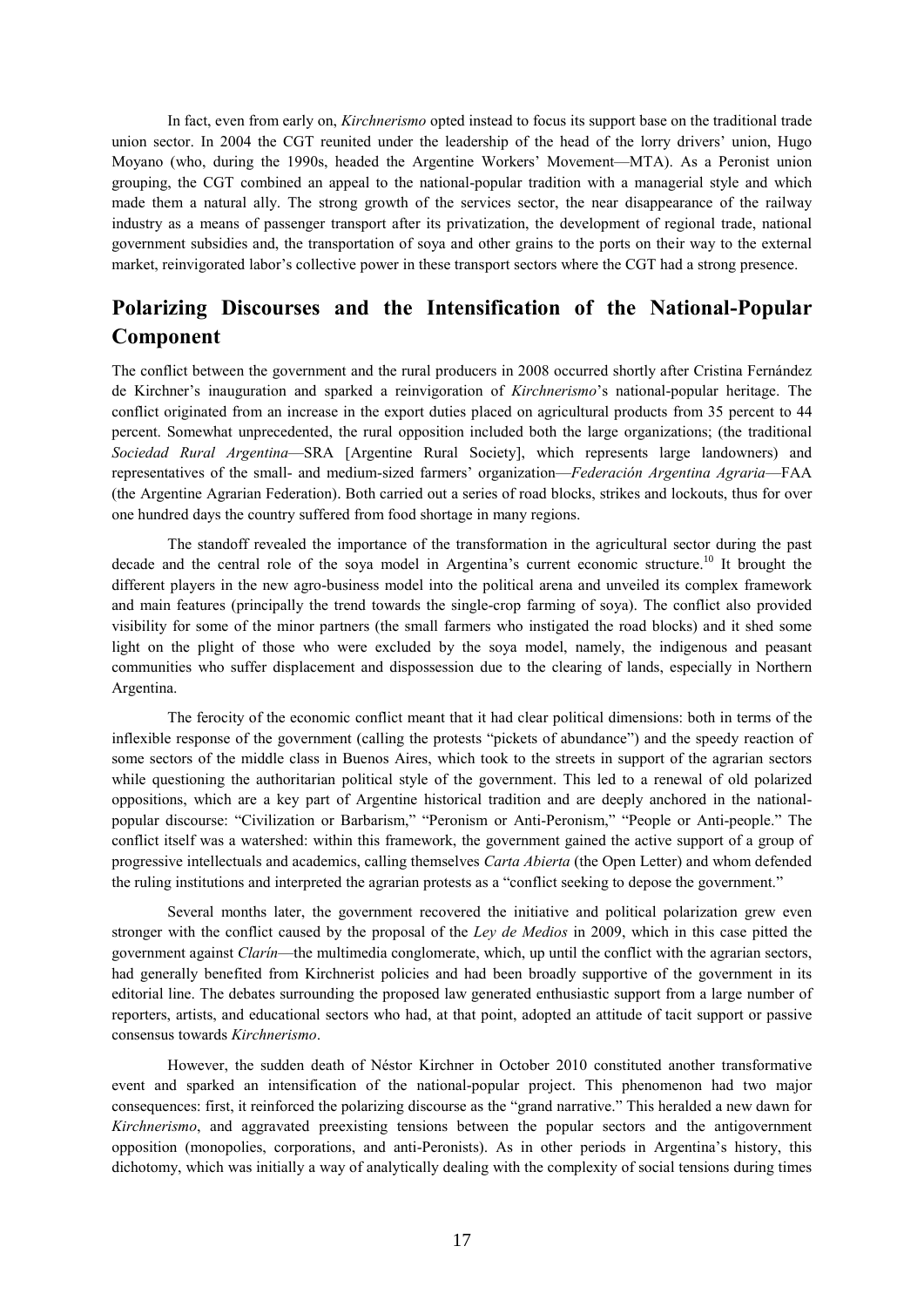of conflict, ultimately became a general frame of intelligibility for the political reality. Second, Kirchner's death broadened the scope of alliances, through the explicit incorporation of young Argentines from the middle class. Groups like *La Cámpora* (founded by the Kirchners' son, Máximo) emerged throughout the country. These were characterized by double-edged political participation: on the one hand, as high-office holders in the state apparatus and on the other, through fostering grassroots participation.

A fourth period then emerged with Cristina Fernández de Kirchner's second mandate, when in October 2011 she achieved an overwhelming 54 percent of the votes and recovered the parliamentary majority in Congress that the government had lost in 2009. However, in recent years the government has weakened significantly, as reflected in the breakdown of the social alliances that it had meticulously constructed. On the one hand there has been the rupture with Peronist syndicalism as represented by Hugo Moyano, head of the CGT and key ally of the government since 2003. Thus the union base of *Kirchnerismo* has since been confined to a sector of the CTA that was led by Hugo Yasky, and which is more closely associated with the middle sectors (teachers and state employees). On the other hand, relations soured with significant sectors of the middle class, as demonstrated in the mass antigovernment mobilizations undertaken between September 2012 and April 2013, that exposed discontent vis-à-vis a range of institutional issues (a rejection of the possibility of the president's reelection, corruption, and in support of a politically impartial judiciary), as well the issue of crime and the government's currency control policies.<sup>11</sup> Finally, the allegedly excessive executive power was encapsulated in Fernández de Kirchner's hyper-presidentialist style, visible in the growing conflict between the different branches of government since the executive's encroachment of the judiciary.<sup>12</sup> In this context which has exposed (a) the incorporation of those from within the ranks of *La Cámpora* into the state apparatus, (b) the increasing consolidation of executive power, and (c) a rupture in relations with its syndicalist wing (CGT), *Kirchnerismo* continued to emphasize its middle-class character, in which the working and lower classes feature only as silent partners. In effect, *Kirchnerismo* has ended up becoming a middle-class populism that attempts to speak for the working class, while also seeking to discredit other sectors of the mobilized middle class (which it identifies as being politically "rightist").

As a consequence, Argentina embarked upon a path of political and social polarization that is remarkably similar to that of other Latin American countries (such as Venezuela) in the last ten years. Nevertheless, the Kirchnerist model exhibits others elements. First, while the cases of Venezuela and Bolivia can be considered working-class populisms as evidenced by the political and social empowerment of their subaltern sectors,<sup>13</sup> in Argentina there is a clear predominance of the middle class that goes beyond merely symbolic references. Second, the Argentine model does not seem to be concerned with either constitutional reform or the renewal of institutions (and therefore with the democratic aspirations of several subordinate sectors) as has been the case in Bolivia, Venezuela, and Ecuador. Finally, the Kirchnerist model continues to demonstrate traditional elements in its alliances with "business union" sectors of the labor movement and with provincial governors (caudillos) who exhibit authoritarian leadership styles. These tendencies have clearly been inherited from the organizational legacy of the *Justicialista* (Peronist) party.

## **The Widening Boundaries of the Social Conflicts**

The government of Cristina Fernandéz Kirchner lost the political power struggle with the agrarian sectors in Parliament in July 2008. As a result, a period of anxiety followed, which was visible in her highly disappointing defeat in the parliamentary elections that followed a year later. In spite of this, *Kirchnerismo*'s recovery was swift thanks to a combination of active policies that were implemented by the state, such as the new *Ley de Medios*, <sup>14</sup> the *Ley de Matrimonio Igualitario* (the Equal Marriage Law that permits same-sex marriage), the nationalization of the pension system and, above all, the *Asignación Universal* por *Hijo* (Universal Child Allowance), a measure that was proposed years earlier by opposition parties and progressive social organizations, and which the president passed by executive decree in 2009.

Furthermore, in October 2010 the new grassroots unionism, linked to the classist tendency, was dealt a severe blow when Mariano Ferreyra, a member of the Trotskyist *Partido Obrero* (Workers' Party) was killed during a tertiarized railway workers protest that was organized to demand full-employee rights. This crime led to the imprisonment of one of the CGT's most powerful union leaders and revealed both the intensity of internal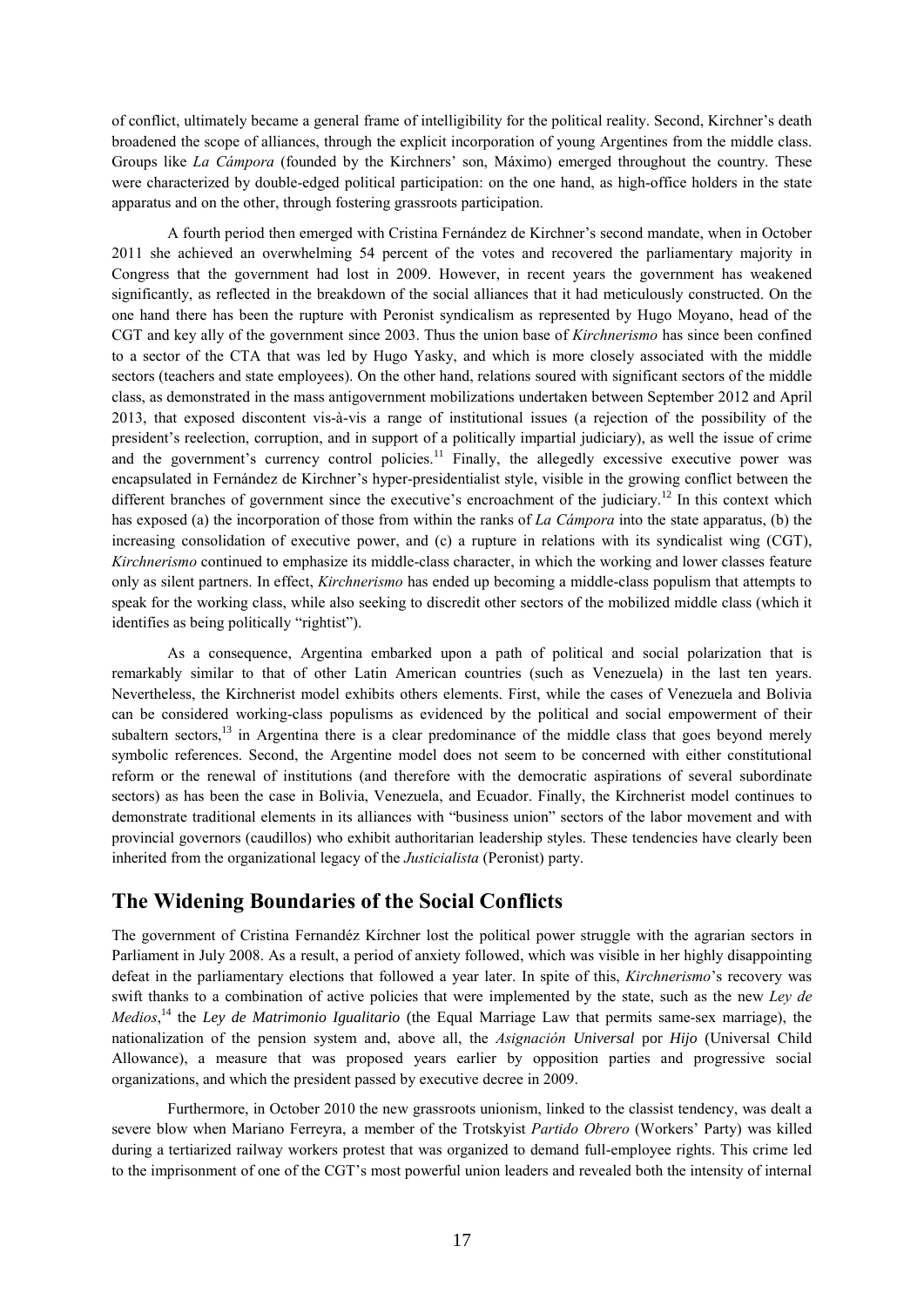trade union tensions and also the nebulous connections between low job security and "business union" logic, union hooliganism, and national government support (Svampa 2012). These cast significant doubts on the quality and expansion of the labor model as promoted by government and was exacerbated by the splintering of the CTA,—the ideological pluralist union federation—and which encountered insurmountable obstacles in the growing internal division between government and opposition sectors.

Meanwhile, in recent years the conflicts related to the defense of environment, and the demand for land and housing are intensifying. This issue is a consequence of the use of production models related to agrobusinesses, large tourist ventures, and open-pit mining and more recently still, against shale gas (fracking). These issues are considerably more complex when we consider the role of organizations of peasants and indigenous peoples. It is worth revisiting the report by James Anaya (2012), special rapporteur for the United Nations, about the indigenous people in Argentina as evidence of the severity of the situation. In the report he highlights the environmental and cultural impact, the lack of compliance with ILO 169 (which demands prior free and informed consultation in indigenous areas), the infringement of Law 26160, which orders the exemption of indigenous land and the suspension of forced eviction (which still continue and are frequently violent), the difficulty that these communities face in accessing justice (which is because of the repeated and systematic rulings of provincial courts in favor of Transnational Corporations and large private landowners), and finally the criminalization and repression of protests.

Furthermore, related to these recent developments, as mentioned earlier, are the assemblies that have emerged in opposition to large transnational mining ventures. As has been the case in other Latin American countries, these socioenvironmental movements can be found in small- and medium-sized localities in mountainous areas and their foothills. In spite of existing asymmetries within these movements, between 2003 and 2009 these have successfully lobbied for laws that prohibit open-pit mining with polluting substances in seven Argentine provinces. One of the most important achievements in this field was the *Ley de Protección de Glaciares* (National Law for the Protection of Glaciers), which was passed in September 2010, despite having been vetoed by President Fernández de Kirchner in 2008. The difficulties in getting the law passed demonstrates the considerable influence of the mining lobby (including the Canadian Barrick Gold company, whose activity has since been affected by the enforcement of the  $law$ <sup>15</sup> to prevent such measures.

#### **Peronism as Hegemony**

Several hypotheses were put forward in relation to the future of Argentina's political trajectory during the early years of the twenty-first century. Even so, in the midst of the crisis, few could foresee a rapid top-down political reconstruction. Although the political party system did not collapse as many believed, in the face of a deep representative crisis it appeared that there would be a change of political elites. Although this did not end up happening, both the collapse of the governing coalition—the Alliance between the traditional *Unión Radical Cívica*—UCR (Radical Civic Union) and the progressive sectors and the subsequent postcrisis economic recovery strengthened the myth that Peronism was the only political force that could guarantee governance in a society characterized by multiple conflicts. Nevertheless, during the opening years of the new century, one could be forgiven for arguing that much water had flowed under the Peronist bridge and that neoliberalism had left indelible marks on the activist memory of the Argentine people. In other words, it seemed inconceivable that after Peronism's remarkable shift toward neoliberalism in the 1990s that had led to a profound crisis in political participation, as a political force it could once again rebrand itself by seeking recourse to three key concepts of the national-popular tradition. In the end it did precisely this through a recovery of (i) an appreciation for the central role of state, (ii) the predominance of the party leader, and (iii) the reconstruction of activist apparatus (trade unionist, social, political, and cultural).

In contrast to Eduardo Duhalde and his formula of "default plus repression," Néstor Kirchner proposed a viable and attractive formula that combined contemporary Latin American progressivism with traditional appeals to political pragmatism, a concentration of power, cooption, clientelism, and subordination of key actors to the leader, among others. Retrospectively, it is worth mentioning that, since the return to democratic rule in 1983, Peronism has governed in Argentina for 22 of these 30 years and that and that during this time it has manifest two quite distinct political incarnations; it's neoliberal character during the 1990s under the two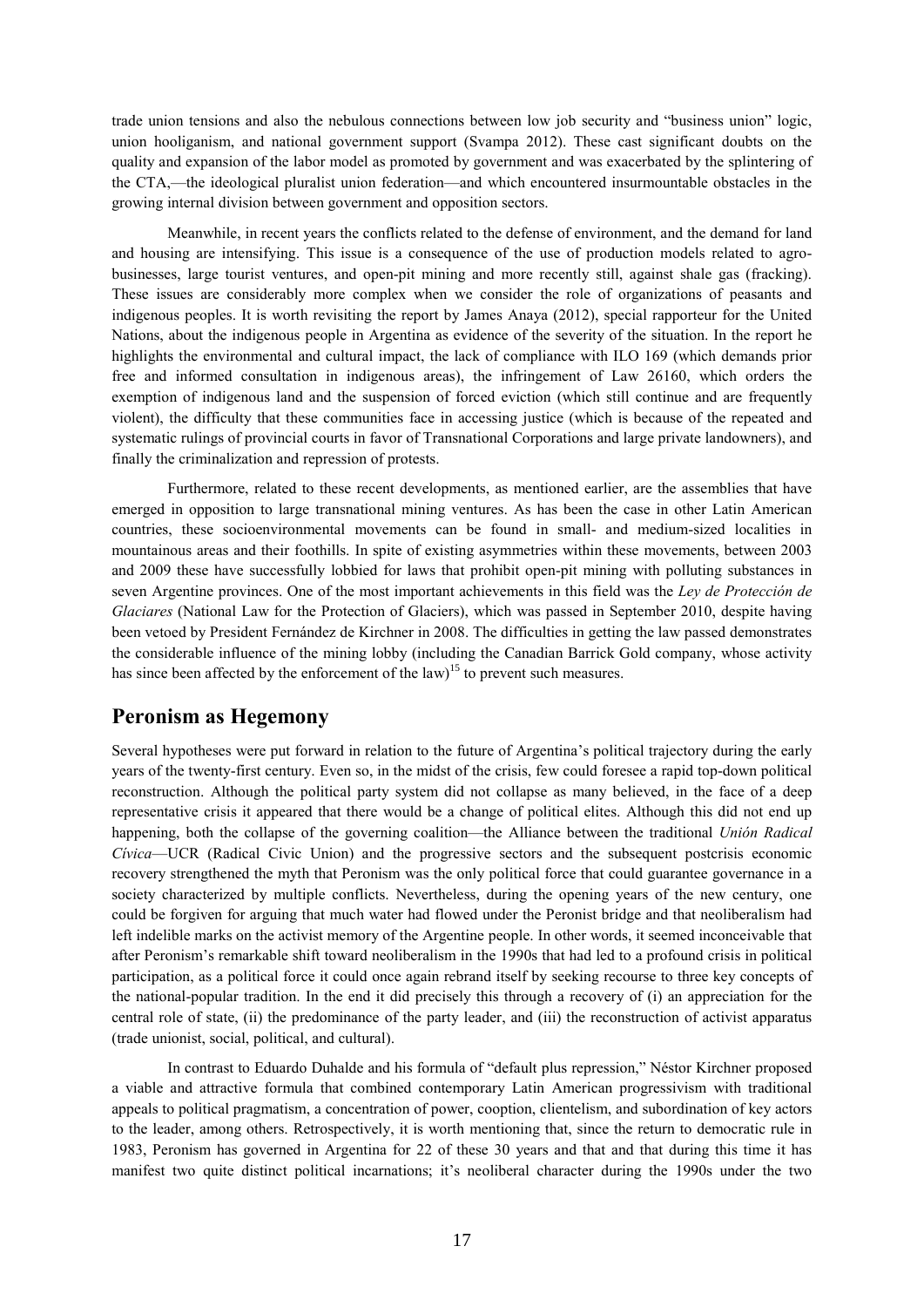administrations of Carlos Menem and then latterly since Néstor Kirchner became president in 2003, it has revealed progressive and increasingly "national-popular" virtues. Peronism's national-popular trajectory has intensified further since 2008 under Cristina's mantle. In fact, as Juan Carlos Torre (1999) points out, Peronism is "a political system in itself," since it combines both government and opposition simultaneously. This dynamic was illustrated in October 2011, when the political candidates that claimed to be Peronist totaled 70 percent of the valid ballots and 54 percent voted specifically for the reelection of Cristina.

Once again, and more so than other Latin American brands of populism, Peronism has proved itself capable of harboring the most diverse political and ideological trends within it, while also reasserting its superior political productivity. It is not therefore not particularly surprising that, due to a combination of political logic and strategies of adaptability that are characteristic of the range and flexibility of the ideological framework, those politicians who were rabidly neoliberal during the 1990s became national-popular in the decade that followed. In time, the economic success of the government and the subsequent expansion of the network of alliances in accordance with the national-popular tradition (not only in the traditional sphere of unionism, but also in the sphere of culture and education and the new political participation of young people), together with the resulting reduction and simplification of the political debates, led to the broadening of the base of the government's political project, and with notable support emerging from the urban middle class. However, as mentioned earlier, in recent times, we have witnessed a rupture between *Kirchnerismo* and several of its social alliances. Furthermore, the new mass antigovernment mobilizations, of which the urban middle class are protagonists, neatly captures the ideological diversity of different sectors of the middle class: if these pro-Kirchnerist sectors claim to represent the popular classes in the name of "a model of social inclusion," then from the opposition's side, the mobilized middle sectors are deeply critical of what they claim is the regime's increasingly authoritarian streak. They now speak about "the threatened republic."<sup>16</sup> Within the spectrum of "existing populisms," the renewal of the national-popular tradition, which has been carried out through the deepening of antagonisms and the activation of dichotomous intelligibility frames, can be situated closer to the "organic authoritarian" rather than "pluralist" versions of hegemony.

Nevertheless, although the national-popular base may demand hegemony (especially if supported by the cultural and media sectors) it is incapable of uniting the various fronts of conflict and forms of popular expression. The upsurge of disputes related to land commodification policies, which include the consolidation of property empires, the expansion of agro-business, transnational mining, and more recently fracking, reveal something more than simply the "weak" side of government. In fact, these policies form part of the system of capitalist domination: they are upheld and promoted by the national state and indicate a rise in the logic of "accumulation by dispossession" (Harvey 2004).<sup>17</sup> As such they reveal a disturbing continuity with the 1990s Menemist model.

Is this coexistence between a politics that is self-construed as "national-popular" and the increase in the logic of dispossession possible, despite being contradictory? I suggest that the answer is not only a question of economic growth rates (i.e., of whether the model proves to be an "economic success"). One characteristic that strengthens the construction of its hegemony is that, in the sphere of struggle, the present coexistence between different development models (industrial; agro-business/mining) is expressed through a significant "disconnection." As a result, there are few bridges to link the present union struggles and the movements that are resisting land evictions and involved in territory disputes. One of the factors exacerbating this disconnection is the emphasis on a national-popular rhetoric, coupled with a developmentalist social representation, which heightens the political marginalization of the sectors that challenge the mining and agro-business model. Within this framework, it is no coincidence that Kirchnerist intellectual circles and the new, politically active youth tend to adopt a very blinkered view in the face of the potentially explosive character of these problems. Indeed, they tend to deny any governmental responsibility in the logic of dispossession that is present in certain state policies. Conversely, they highlight the weight of social policies and the renovation of pro-labor measures, such as collective negotiation in order to justify its progressive character.

In January 2012, an uprising took place in Famatina, a small town in the province of Rioja, which helped to highlight the struggles against the transnational megamining industry that had been developing nationally since 2003. When it came to tackling the issue, the president made it clear that megamining was a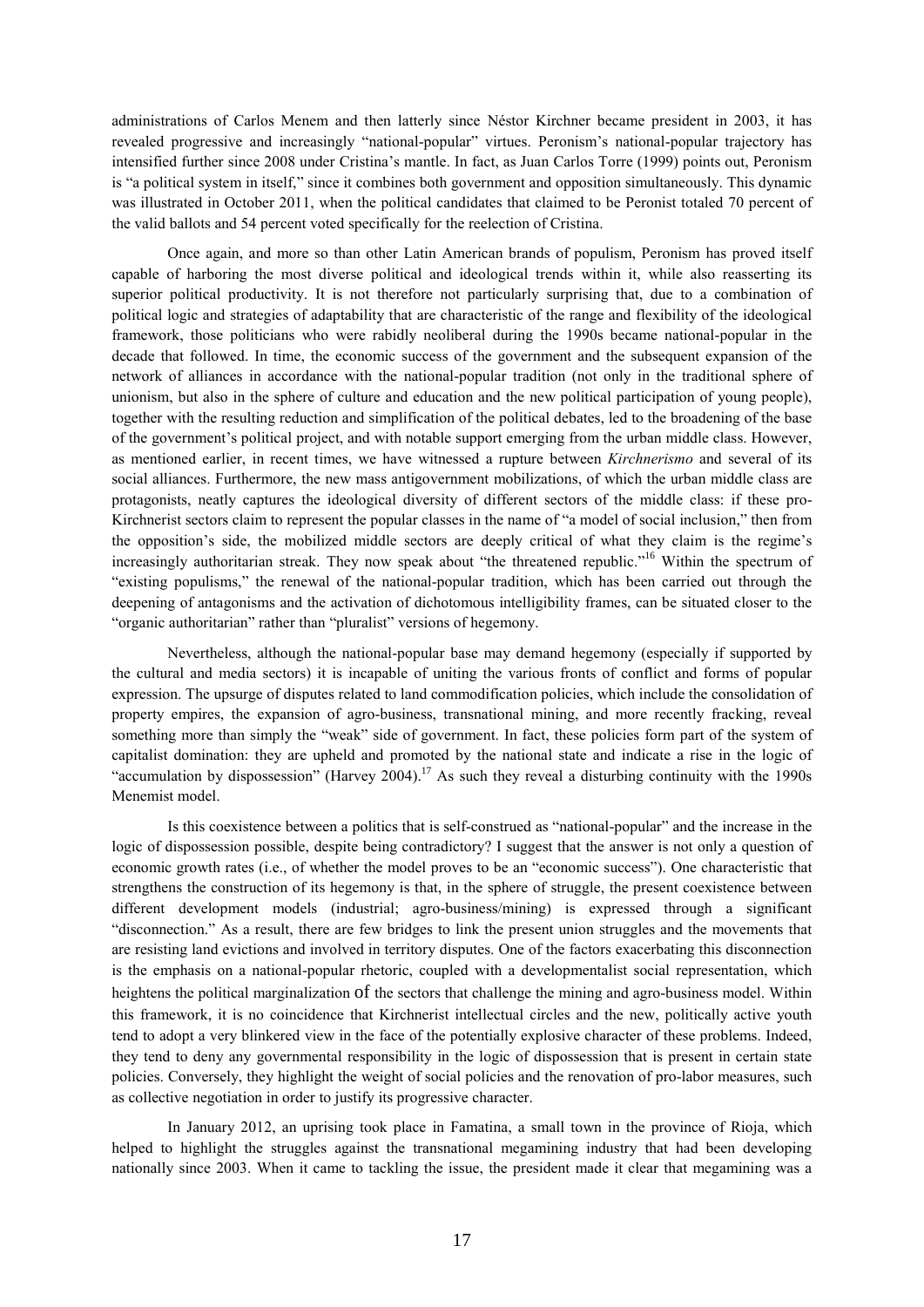fundamental and strategic part of the government's economic model. The struggles against megamining have thus played out in the usual way; that is, through a criminalizing logic in the provinces and which reached record levels during 2012, above all in the province of Catamarca, which experienced six episodes of repression in seven months.

Something similar occurred with the train accident at Buenos Aires' "Once" station in February 2012. The tragedy, which resulted in the loss of 51 lives, unveiled the fact that precariousness was not simply an issue that is confined to Argentina's neoliberal past but showed that the million-peso subsidies do little more than support and sustain the profits of businesspeople, many of them who are friends and partners of the government and which have a complete lack of concern for the lives of its service users.

Another current flashpoint that exposes the hypocrisy of the government's official discourse in relation to the corporations is in the expansion of the agricultural frontier. Recently the Primavera Qom community (which is embroiled in a large dispute over land ownership in Chaco and Formosa) made the following somber announcement: between December 2012 and January 2013, four members of the community had been killed in highly suspicious circumstances, amid the indifference of the national government.

Yet curiously at the same time, in May 2012, the government expropriated 51 percent of the Spanish oil company YPF's shares. However, in spite of grandiose talk of renationalization, in July 2013, the Argentine government announced the signing of an agreement with the North American company Chevron (which had been convicted of serious environmental crimes and violations of indigenous rights in Ecuador, when it was known as Texaco). The agreement gave Chevron huge exemptions and benefits in the exploitation of shale gas and oil in the Neuquén mining region. Such an event sparked significant criticism and numerous protests, particularly from the indigenous Mapuche communities. However, there is nothing to suggest that the government will open any sort of negotiation about fracking. Thus Argentina can expect to experience a renewed wave of territorial and social/environmental conflicts.

### **Conclusion**

Everything points to the fact that, in the coming years, the coexistence of the national-popular dynamics and the logic of dispossession will increase, placing Argentina in a fragile and precarious position. We are witnessing the emergence of a new cycle of human rights violations on both a collective and individual level, which is inextricably linked to the phenomenon of dispossession and encouraged and promoted by national public policies. In the last five years alone, 12 indigenous people and peasants have been killed or have died in suspicious circumstances; most of the deaths have been formally recorded as "accidents" by the authorities. The changes in types of repression indicate an increasing process of outsourcing of violence to the provincial police forces, gangs, and assassins who are hired by soy company owners and big landowners.<sup>18</sup> The national government must clearly take responsibility for these actions and while its system of mediation and power networks generally manages to obscure such activities, they become dramatically exposed during such acts of repression.

It remains to be seen what steps the new generation of activists will take regarding the issues of social conflict that arise from these antagonisms in the model and what its capacity for the absorption and neutralization of the disputes (social, political, and economic) proves to be. What is certain is that in a scenario fraught with conflicts and the issue of Peronist succession new questions are arising about the very future of the national-popular model in Argentina.

## **Bibliography**

Anaya, James, "La situación de los pueblos indígenas en Argentina, Informe del Relator Especial sobre los derechos de los pueblos indígenas," New York: United Nations Human Rights Council, 2012, accessed January 23, 2014,

http://acnudh.org/wp-content/uploads/2012/07/2012\_report\_argentina\_sp\_auversion1.pdf.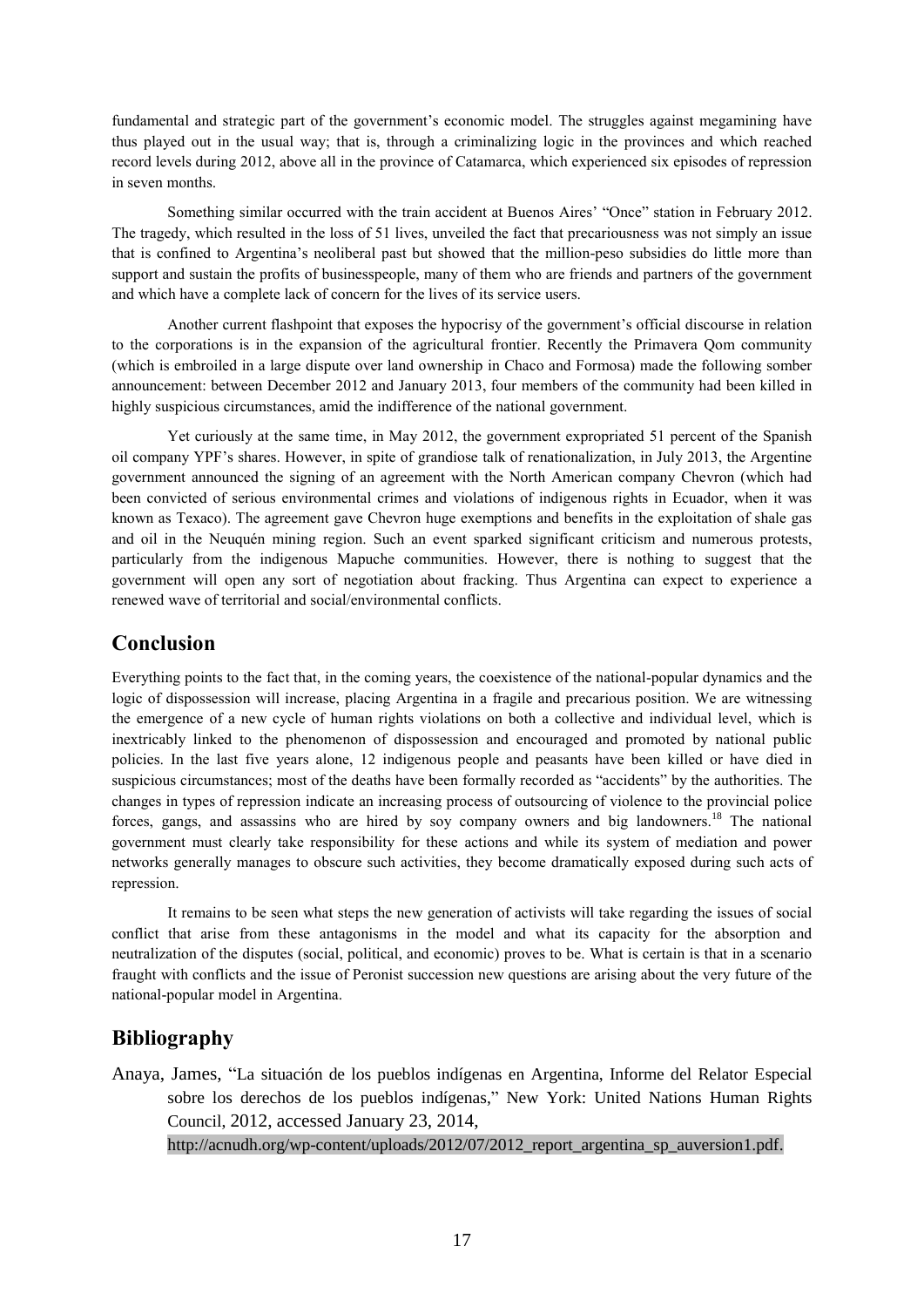- Aranda, Darío, "La década extractiva," *Comambiental,* 2012, accessed November 8, 2013, http://www.comambiental.com.ar/2013/05/la-decada-extractiva.html.
- Azpiazu, Daniel and Martín Schorr, *Hecho en Argentina. Industria y economía, 1976–2007*, Buenos Aires: Siglo XXI Editores, 2010.
- Gramsci, Antonio, *La política y el estado moderno*, Buenos Aires: Planeta-Agostini, 1971.
- Hardt, Michael and Antonio Negri, *Multitude: War and Democracy in the Age of Empire*, New York: Penguin Books, 2004.
- Harvey, David, "El nuevo imperialismo: Acumulación por desposesión," *Socialist Register,* 2004, http://investigacion.politicas.unam.mx/teoriasociologicaparatodos/pdf/Tradici%F3n/Harvey, %20David%20-

%20El%20nuevo%20imperialismo%20Acumulaci%F3n%20por%20desposesi%F3n.pdf.

- de Ípola, Emilio and Juan Carlos Portantiero, "Lo nacional-popular y los nacionalismos realmente existentes," in Carlos Vilas (ed.), *La democratización fundamental. El populismo en América Latina,* México, DF: Conaculta, 1994.
- O' Donnell, Guillermo, "Delegative Democracy," *Journal of Democracy*, 5:1 (1994), 55–69.
- Svampa, Maristella, "1973–1976 El populismo imposible y sus actores," in Daniel James (ed.), *Nueva Historia Argentina 1955–1976 (Vol IX),* Buenos Aires: Sudamericana, 2003.
- Svampa, Maristella, "Los límites del sindicalismo empresarial plebeyo," *Perfil,* July 24, 2012, accessed October 22, 2012,

http://www.perfil.com/ediciones/2012/6/edicion\_688/contenidos/noticia\_0094.html.

- Svampa, Maristella, "Consenso de los Commodities y Lenguajes de Valoración en América Latina," *Nueva Sociedad,* No 244, March–April, 2013a.
- Svampa, Maristella, "Tras la lecturas y las huellas de Diciembre de 2001," in *Diez años: 2001–2011*, December 1 and 2, 2011, GEPSAC (UBA), UNGS y UNSAM; "Argentina, 2011," in Sebastian Pereyra, Gabriel Vommaro, and Germán Perez (eds), *La Grieta, Política, Cultura y Economía después de 2001,* Buenos Aires: Editorial Biblos, 2013b.
- Torre, Juan Carlos, "Los desafíos de la oposición en un gobierno peronista," in Juan Carlos Torre, Vicente Palermo, and Isidoro Cheresky (eds), *Entre el abismo y la ilusión. Peronismo, democracia y mercado*, Buenos Aires: Grupo Editorial Norma, 1999.
- Weisbrot, Mark and Luis Sanoval, "Argentina's Economic Recovery: Policy Choices and Implications," Washington, DC: Center for Economic and Policy Research, 2007.

#### **Notes**

-

<sup>&</sup>lt;sup>1</sup> The category can be found in Gramsci's *Prison Notebooks*, defined as a "collective will" and associated with the "moral and intellectual reform," both seen as necessary conditions for the possibility of historical change through the build up of hegemony. See Gramsci (1971).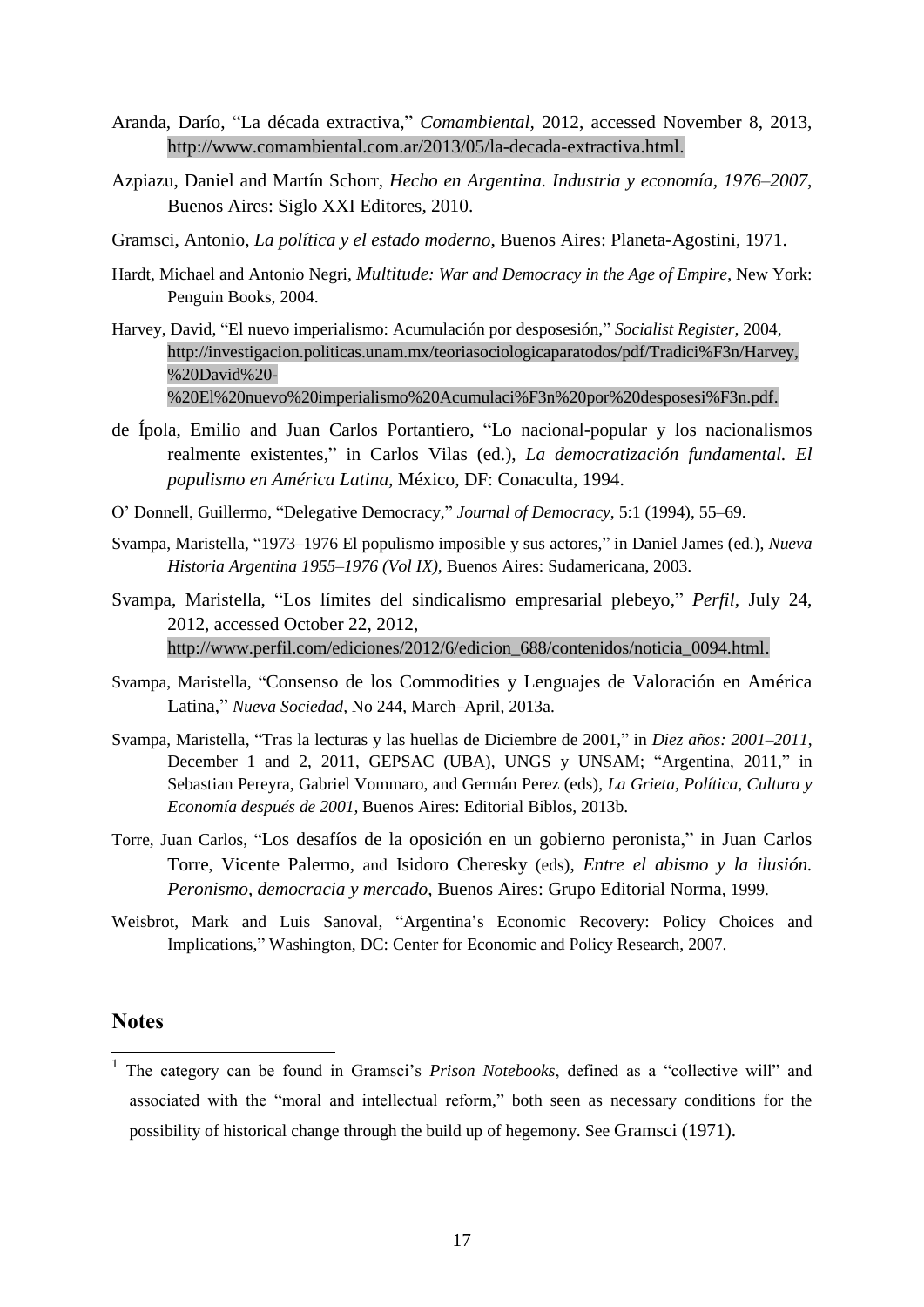- <sup>2</sup> The authors analyze the latter two levels. From my perspective, it is necessary to include the first level, that of national-popular traditions and its successive configurations.
- <sup>3</sup> This topic has been discussed in more detail in Svampa (2013b).

<sup>4</sup> See Chapter by Olga Onuch later in this book.

<sup>5</sup> See Chapter by Ana Dinerstein earlier in this book.

- <sup>6</sup>In this sense, territorialization refers to the phenomenon of the displacement of activism from the factory to the neighborhood. In later years with the emergence of new social and environmental movements, the very notion of territoriality would become more complex and multifaceted.
- 7 "From Néstor Kirchner's inauguration speech, May 25, 2003, See http://www.casarosada.gov.ar/index.php?option=com\_content&view=article&id=24414&catid=28: discursos-ant.
- <sup>8</sup> Following President Néstor Kirchner's orders, Congress dismissed the members of the Menemist dominated Supreme Court and replaced them with a number of other respected judges.
- <sup>9</sup> Some of the pro-government voices argue that growth is due to a solid internal demand and increased investment. See Weisbrot and Sandoval (2007).
- $10$  See chapter by Miguel Rivera-Ouinones earlier in this book.
- $11$  With the aim of preventing capital flight and ensuring capital remained when it came to fulfilling its commitment to the external debt, in November 2011, the Argentina government implemented a policy of foreign exchange control that restricts the buying and selling of dollars. This measure led to the creation of a parallel dollar market.
- <sup>12</sup> To this end, the executive promoted a law of judicial reform, known also as the "law for the democratization of judicial system," that included a series of laws that were approved by the Argentine parliament in April of 2013. Finally the Supreme Court of Justice declared the law unconstitutional in June of the same year.
- $13$ In this sense, they are more closely related to the populism of the first government of J. D. Perón (1945–55), which delivered a redistribution of social power.
- <sup>14</sup> See chapter by Saskia Fischer later in this book.
- <sup>15</sup>The law prohibits all mining activities in 1 percent of the national territory (glacier and periglacier areas) and was passed thanks to multi-sectoral action carried out by environmentalist organizations, citizen assemblies, leftist political groups, and intellectuals, in a context of a strong mining lobbying. However, the law was taken to the courts and its regulation confirms that the national government and the different state institutions are not inclined to enforce it, thus in practice allowing for an increase in mining projects.
- <sup>16</sup> Here we refer to the demands for republicanism evident in the antigovernment demonstrations. The topic is discussed in Svampa (2012).